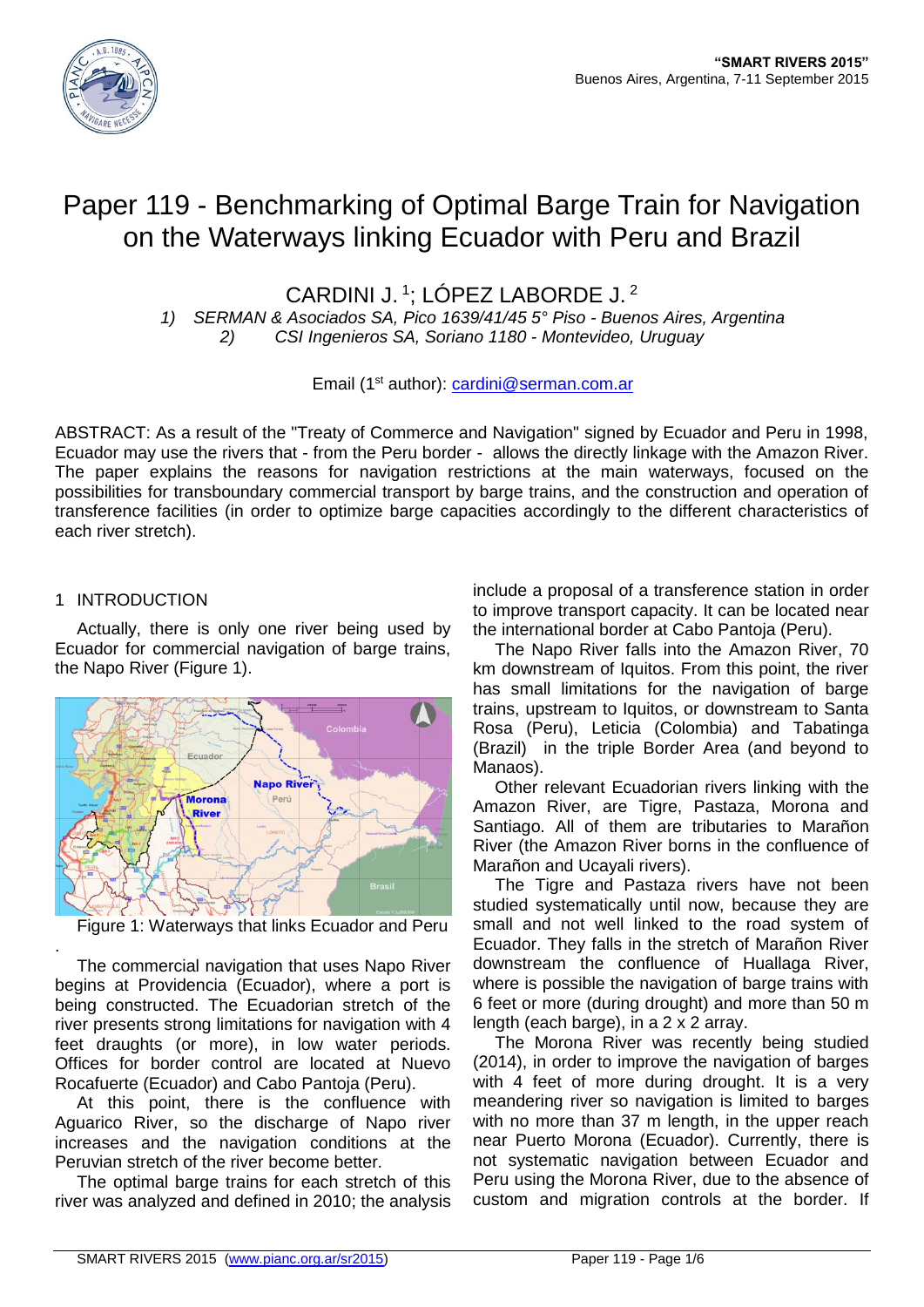

authorities wants to allow the commercial use of such river, they must implement those controls.

It was analyzed the possibility to build and operate a transference station near the end of the Morona River (at Puerto América, Peru), from reduced length barges to the big ones used in the Marañon River, in a 2 x 1 array.

The Santiago River is linked with Ecuador near the binational Vial Axis No. 5, and falls into the Marañon River 7 km upstream of a critical point for navigation of barge trains named "Pongo de Manseriche". This is a relevant problem to use the Santiago River as an alternative for navigation.

The Peruvian commercial waterway begins about 50 km downstream of this critical point, at the population of Saramiriza. This place will be linked with Ecuador by the binational Vial Axis No. 4. Saramiriza is about 70 km upstream the confluence of Morona River into Marañon River.

There are several critical points for navigation in this stretch, that would be dredged as part of de Concession of the Amazonian Waterways. Downstream this confluence, there are not problems to navigate with the same barges that are used in the Peruvian Amazon Waterways.

The current fleet sailing on the Peruvian commercial river system and the Ecuadorian Napo river is composed by a diverse set of vessels with particular characteristics:

a) river boats and river sliders,

b) motor self-propelled barges (a naval construction for cargo transport know as "motochata"),

c) motor self-propelled ships (a naval construction for both cargo and passenger transport know as "motonave"),

d) deck barges and

e) fluvial pushers.

The following analysis is mainly focused on the navigation of barge trains ("pushing trains"), complemented by motor barges and motor ships.

#### 2 NAVIGATION CONDITIONS IN THE NAPO RIVER

## 2.1 *Ecuadorian Stretch*

In the Ecuadorian stretch of the Napo River, to define the location of the critical stretches, the water levels were considered with a permanence of 95% (11.5 months / year, on average terms) and, due to the existence of hard bottom material, a minimum security over depth of 2.0 feet (0.60 m) was adopted. Additionally, it was considered an extra margin due to the unpredictability of the river levels because, when passing flood waves, they may rise more than 2.0 m, descending at a rate higher than 1.0 m / day and normally not exceed 60 cm / day.

Under the above conditions, the minimum depth needed was 4 feet of navigable draft + 2 feet minimum margin  $+ 2$  feet for water level variability = 8 feet deep (2.4 m).

In this section is not feasible to navigate a barge train configuration 2 x 2 (4 barges), except for 2 or 3 months a year, at the time of flood. Considering the condition of a self-propelled barge or tug plus a barge for a "permanence" of 95% of the time (11.5 months / year) and the security margin recommended, it should be dredged more than seventy (70) critical stretches (known locally as "Malos Pasos") involving more than 40 km of river (only in the section downstream of Providence).

Consequently the length to be dredged is more than fifteen (15) times the length to be dredged at the Peruvian section; Moreover, cutting depths are considerably higher (because the river at low water, has minimal natural depths of only 0.20 to 0.40 m in the critical stretches).

The magnitude order of the annual dredging volume is more than  $15,000,000$  m<sup>3</sup>, considering both dredging and maintenance opening, which would require to have a very large fleet of dredgers operating at least 6 months / year with a cost certainly higher than US \$ 70 million / year.

At the sector located downstream of the Providence port, without performing dredging, but based on bathymetric information regarding channel position, knowing the hydrometric levels and navigating by means of electronic positioning systems (GPS), navigation could be made:

a) with drafts of up to 4 feet for about 5 or 6 months / year,

b) with drafts equal to or greater than 2.5 feet (depending on the hydrometric level) for about 9.5 months / year (on average),

c) with drafts of up to 2.0 feet during dry season months (December to mid-February). With minimum levels it is not feasible an efficient commercial navigation.

In the river stretch between Francisco de Orellana and Providence navigation conditions are less favorable, consequently the entry port to Napo river was considered to be downstream of such section.

Consequently, dredging of the critical stretches in the Ecuadorian section of the Napo River is technically, economically and environmentally unfeasible.

For this stretch it has been identified an initial stage (called "Phase 0") in which a "push train" formed by a tugboat and a barge with maximum draft of 4.0 feet (1.2 m), would navigate cyclically between Providence and an international border transfer port, located near Cabo Pantoja (in an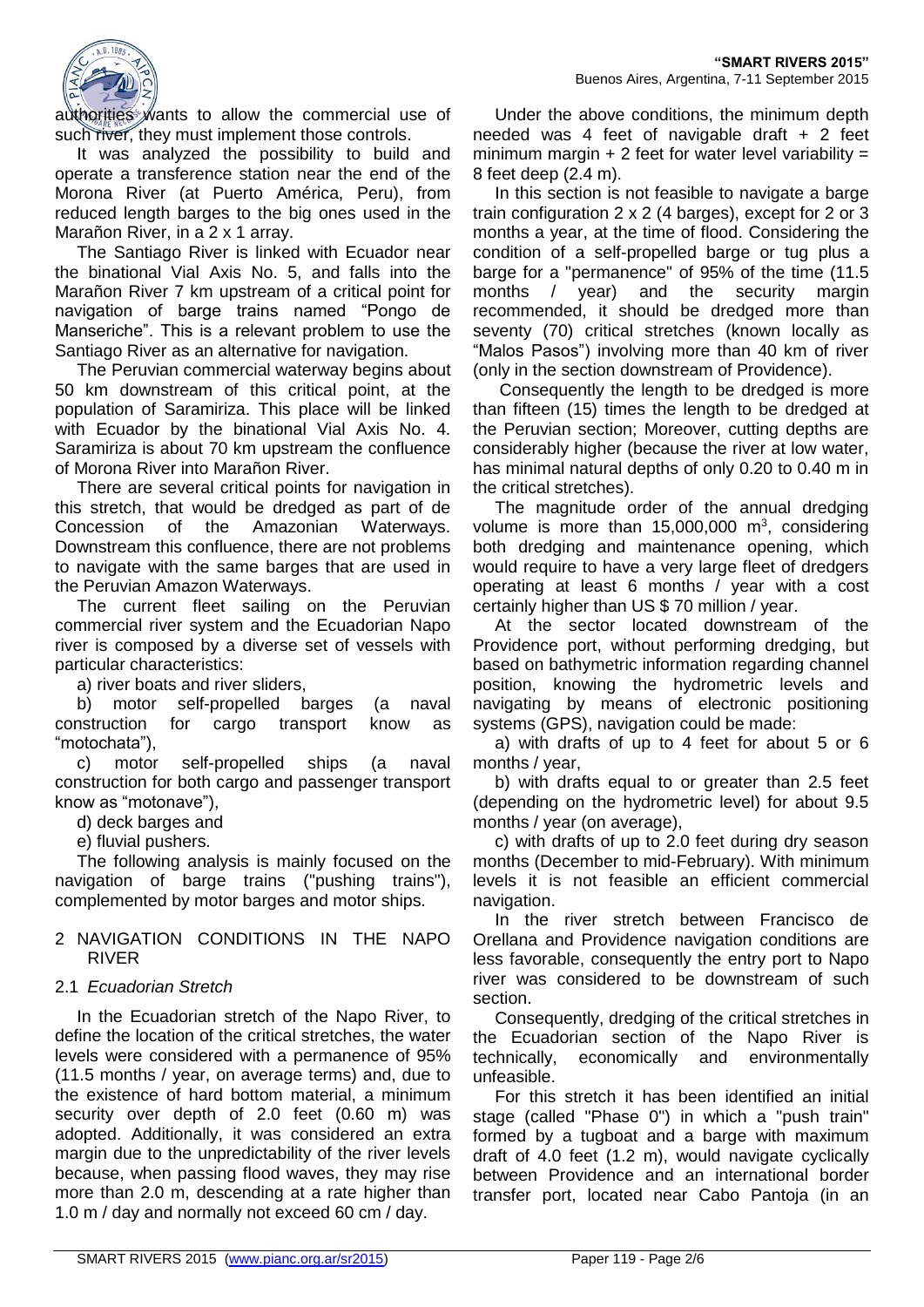

approximate length of 150 km), carrying both local and international freight.

This maximum draft could be used for about 5-6 months / year and should be reduced, in the dry season, to a minimum of 2.0 feet, making them difficult to navigate efficiently for one or two months a year or so, as the minimum values of depths in the critical stretches fall in the range of 0.20 to 0.40 m. It is considered that the typical navigation will be performed with 2.5 feet of water (0.76 m) for about 9 months / years, although the depth could be increased seasonally. The estimated load capacity is 170 ton to 2.0 feet (in dry season), 230 ton to 2.5 feet (typical), 295 ton to 3.0 feet and 420 ton to 4.0 feet (in flood season).

. The main dimensions of the equipment considered adequate for the characteristics of this stretch are as follows:

- Tug: Length =  $15$  m, Beam =  $6.5$  m, Moulded depth=  $1.2 \text{ m}$ , Draft =  $0.9 \text{ m}$ , Power =  $2 \times 150$ HP.
- Barge: Length =  $35.5$  m, Beam =  $11.5$  m Maximum draft  $= 1.2$  m.

Given the similar magnitude between the navigation time and the one for loading and unloading cargo, a reasonable improvement could be achieved by extending the floating park to a tugboat and three barges, which would avoid the tug to stay inactive at terminals and being traveling meanwhile barges are being loading / unloading at each end of the route

This operating condition has been termed as "Phase 1". Navigation with more than one barge is not considered possible; therefore, any increase in the supply of transport that may arise in the medium or long term should be realized by:

- a) increasing the number of "push train" (each being composed of a tugboat and three barges, two charging in the ports and one navigating) or,
- b) enabling night navigation (when the authorities consider that to be sure).
- 3 While this system has been designed for operation by government agencies, it is possible to create a similar system from the private sector.

## 3.1 *Peruvian Stretch*

In the Peruvian stretch of the Napo River it exists - in almost all cases - a navigable channel with depth, dimensions and curvature sufficient to allow in almost the entire stretch – barge traffic with 4 feet draft (1.20 m), with a permanence of 95% (11.5 months / year, on average).

In the few places where this is not possible ("critical stretches"), and even without performing dredging, it is possible to navigate with 4 feet draft for about 10.5 months / year. To do his, the pilots must know where the channel is located inside the river cross section. Also, they must have information about the hydrometric level that the river will take while the navigate through any critical stretch (to calculate more accurately the possibility of passing through the sector without beaching the barge or ship). Using electronic positioning systems (GPS), such navigation could be done without interventions in the river.

In this stretch there are less than 10 critical stretches that should be dredged to achieve navigation with 4 feet of water (1.20 m) 95% of the time (11.5 months / year).

The total dredging length would be of about 2.4 km and the annual maintenance volume would be around 500,000  $\text{m}^3$ . Due to the low depths available on the critical stretches and the low thickness to be dredged, it is not feasible to obtain - with one or two dredgers - the production needed to complete the task prior to - or during - the ebb period. Therefore the operation becomes technically very complex (needing a fleet of dredgers operating in a very short time) and economically inconvenient (overcoming 2,000,000 US\$ / year and only to win an extra month navigation).

Accordingly is no justified to invest in dredging to navigate - only - an additional month. Indeed. it would be more efficient to reduce the draft of navigation - during one of the months of the dry season - in order to compensate the low river levels (although some efficiency is lost in terms of cargo and increases - temporarily - the cost per ton of freight).

Consequently, the dredging in the Peruvian stretch of the Napo River is not technically or economically desirable.

For the Peruvian stretch of the Napo River natural navigation conditions allowed from the start ("Phase 0") the use of a barge train composed by a tug (fluvial pusher) and two barges with 5.0 feet of maximum draft (1.50 m). This train will be able to navigate - cyclically - between the transfer point at the international border and the port of Iquitos (in an approximate distance of 640 km), carrying both local and international freight. It is considered that the typical navigation will be performed with 4.0 feet depth for 10.5 months / year, being possible to navigate with a minimum depth of 2.5 to 3.0 feet at low water. The load capacities for each barge were estimated in 500 ton to 4.0 feet draft, 580 ton to 4.5 feet and 655 ton to 5.0 feet, which could lead the convoy to carry 1,000, 1,160 and 1,310 ton (depending on the draft).

The main dimensions of the equipment considered adequate for the characteristics of this stretch are as follows: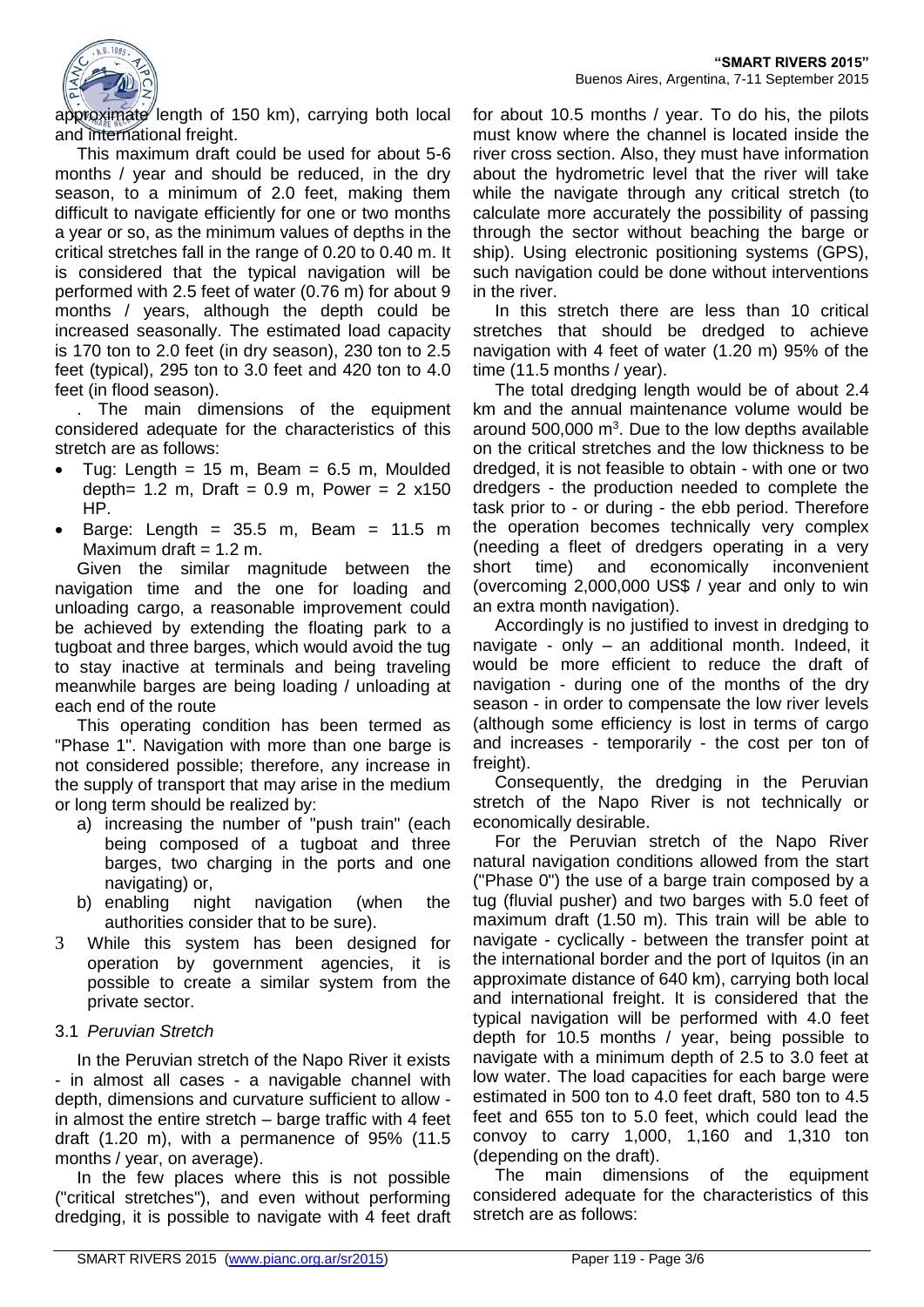

- $Tug:$  Length = 26 m, Beam = 10.8 m, Moulded depth=  $1.8 \text{ m}$ , Draft =  $1.2 \text{ m}$ , Power =  $2 \times 250$ HP.
- Barge: Length =  $44.5$  m, Beam =  $11.5$  m Maximum draft  $= 1.5$  m.

Eventually, the so-called "Phase 0" could begin with a single tug and barge which, although it is less efficient and more expensive in terms of cost per transported ton, represents an usual navigation practice at the Peruvian Amazon. The second barge would be incorporated where the smooth operation of the navigation system and the demand for transportation will be enough to fulfill the supply of such barge.

The transport capacity at the Peruvian stretch of the Napo River is higher than the capacity of the Ecuadorian section. So that, even if all the cargo carried in the Ecuadorian stretch is transferred to the barge trains corresponding to the Peruvian section (extreme hypothesis), the latter would have remaining capacity to transport also the cargo from riverine communities of the Peruvian stretch.

It was analyzed also the possibility that the cycles were done between the border transfer point and the town of Mazan (rather than extending to the port of Iquitos). Considering that the construction of a paved road between Iquitos and Mazan is likely in the medium term, the alternative becomes feasible (with the consequent reduction of navigation length) being of maximum interest in order to increase the capacity of river transport.

Such an option would reduce the travel length of just 470 km so that, in the condition known as "Phase 1", and identical barge train of a "Phase 0", the carrying capacity would grow by 25%.

In the case of a sustained growth in the demand for transport (long-term), navigation conditions at the Peruvian stretch of the Napo River would allow the operation of pushing trains formed by a tug and up to four barges.

Such a condition would mean a reduction in transport costs and constitute the hypothesis for further development of navigation (in terms of the size of the "push train"). Any major increase in transport cargo should be addressed by multiplying the floating park (number of "push train") or enabling night navigation, which allows almost to double the capacity of the system and reduce tariffs to the load on a 45% average.

## 2 NAVIGATION CONDITIONS IN THE MORONA RIVER

The Morona River has 450 km from Puerto Morona (a site in Ecuador where there are not cargo facilities) to the Marañon river. Near the river mouth is located the town of "Puerto America" in Peru.

Despite the name, there is no "port" at this location. Only about 10 km of the river length are in the Ecuadorian sector. This river has near 400 significant curves with bend radius predominantly between 240 and 360 m; moreover, the curves with larger radii, exceeding 1,200 m, not even reach 20% of river curves (Figure 2).



Figure 2: Meander radius distribution of bends in the Morona River

The most critical curve - with a curvature radius of 74 m - is the one at progressive km 442, near the border between Ecuador and Peru, in a site called "Remolinos" (Figure 3).



Figure 3: Critical meander radius at "Remolinos"

The other critical sectors - with smaller radii of curvature at 140 m - occur upstream of "Sargento Puño", a facility of PETROPERU (at 385 km from the mouth).

In cases where the radius of curvature is too small for the passage of a convoy of two barges, the viable option (already used by ships in the service of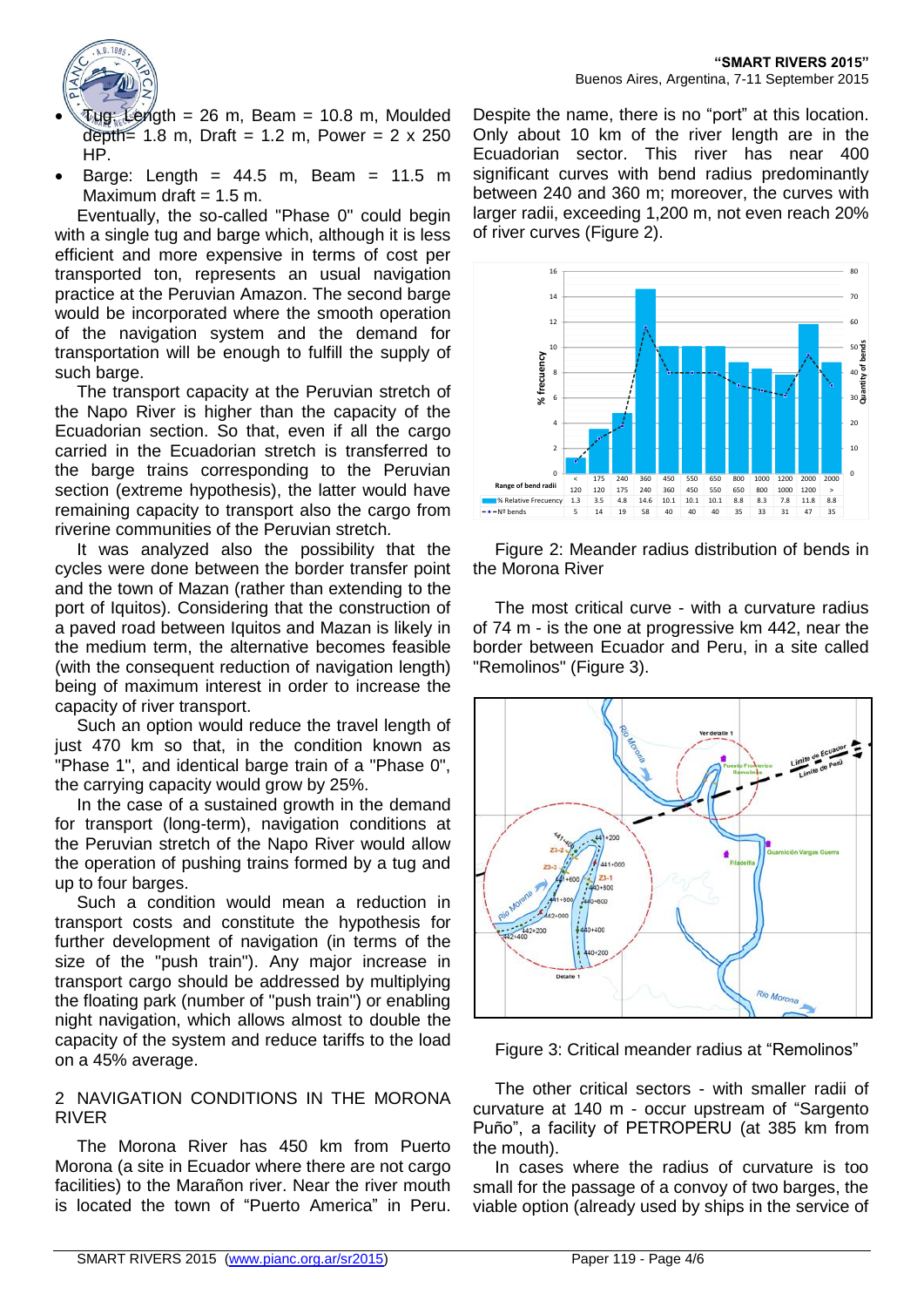

Talisman Energy and PETROPERU) is to disarm the train. So, each barge can cross the stretch, and the train can be then reassembled; this option is effective, provided that the quantity of disarms in the river is not too high, because the lost time would be excessive.

In sharp bends, even for a train with a single barge, the options are:

a) low speed navigation with extreme care;

b) use of smaller barges (compared to those currently being used at the main rivers of the Peruvian Amazon Waterway: Marañon, Huallaga, Ucayali, Amazonas);

c) performing correction works in the margins of the meanders (involving significant environmental impacts).

Option b) was adopted in in order to allow safely navigation with minimal investment.

According to the limitations generated by meanders in the upper part of the river (100 km in length), a barge train with smaller size to those normally used in the Peruvian Amazon Waterway was adopted.

The dimensions of the barge should be equal to 37.0 m of length, 11.5 m beam and 2.20 m depth, with a freeboard of 0.37 m (Figure 4). Taking into account that this river has hard bottoms in some places, it should be constructed in marine steel with double bottom (to ensure greater tightness) and continuous deck (for the purposes of general cargo). With these features, load capacity - to drafts of 3.0, 4.0, 4.5, 5.0 and 6.0 feet - would be respectively about 245, 368, 430, 492 and 615 tons.



Figure 4: Dimensions of reduced barge for Morona River

The dimensions of the pusher tug should be equal to 18.0 m long, 6.50 m wide and 1.80 m in depth (Figure 5), Power =  $2 \times 200$  HP. It should have low draft, conventional double propeller shaft and adequate power to push up to two barges, accommodate 4-6 crewmembers and the fuel needed to achieve a range of more than 1,200 km

from Puerto Morona to Iquitos (without the need to refuel).



Figure 5: Dimensions of reduced pusher tug for Morona River

The overall length of the barge train would be equal to 55 m, which would allow the navigation with a margin of two (2) lengths in turns with a minimum bend radius of 110 m.

Thus, using this train of reduced dimensions, the Morona River, upstream of Puerto Alegria (progressive km 350), would be navigable - without dredging - for (approximately):

- 64% of the time (just over 7 months a year) with 4.0 ft (1.22 m) or more in draft.
- 75% of the time (9 months a year) with 3.0 ft (0.91 m) or more in draft.

Best navigability conditions (reaching 90% of the time with 4 feet - 1.22 m - draft) necessarily imply performing dredging, which was analyzed by quantifying the corresponding volumes for capital and maintenance dredging.

Particularly, in order to quantify the sediment volumes for maintenance dredging (and their associated costs) some critical sections of the Morona River were studied with a hydro sedimentological modeling; the obtained results were extrapolated to other similar areas.

The capital dredging volume was about 100.000  $m<sup>3</sup>$ , and the estimated maintenance dredging was in the order of  $35.000 \text{ m}^3$  / year.

The total minimum cost for capital dredging was estimated as US \$ 650,000 meanwhile maintenance dredging was estimated as US \$ 360,000 / year.

The dredging needs are related with the reference water level for navigation. Currently available information is scarce and the water level statistics are not very reliable

So that, to evaluate the need of dredging in order to increase the time period of operation with 4 feet